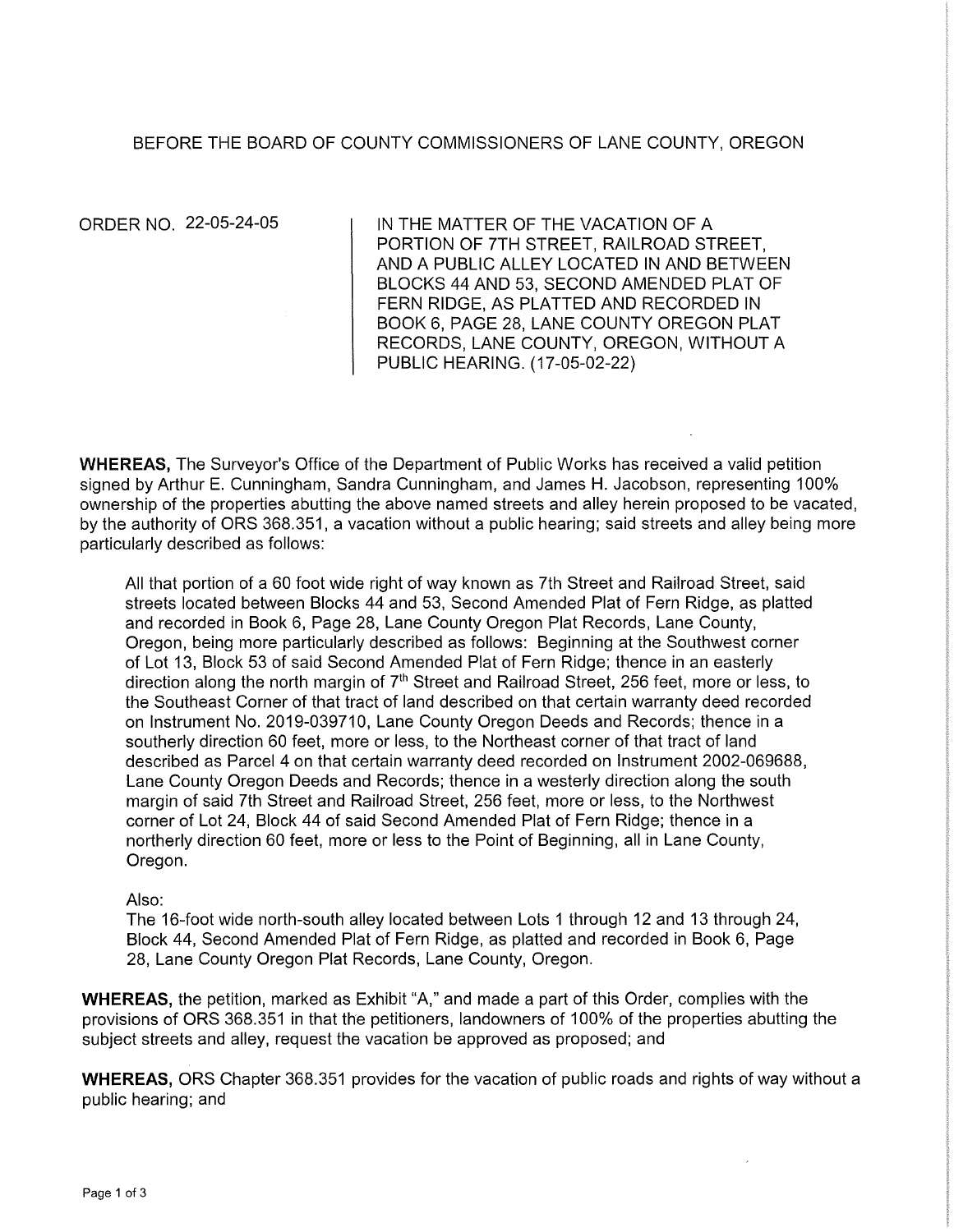WHEREAS, the public road easement herein proposed to be vacated lies entirely outside of any boundary of an incorporated city or town; and

WHEREAS, Comcast, EPUD, Centurylink, and other agencies such as Lane County Land Management, Lane County Transportation Planning, Lane County Road Maintenance, Lane Fire Authority, Lane Council of Governments, and Bethel School District 52 were sent referrals seeking comment on the proposed vacation. The above listed utility companies, agencies and providers either had no objection to the vacation or did not respond to our referral; and

WHEREAS, there are no known public utilities within the streets and alley right of way; and

WHEREAS, ORS 368.331 states: "A county governing body shall not vacate public lands under ORS 368.326 to 368.366 *if* the vacation would deprive an owner of a recorded property right of access necessary for the exercise of that property right unless the county governing body has the consent of the owner." The petitioners, as 100% owners of the abutting properties have consented to this action; and

**WHEREAS,** the public interest will be served by this vacation as the streets and alley herein described are not needed for transportation purposes; will alleviate structural encroachments with the right of way of 7th Street; will remove the streets and alley right of way from Lane County's jurisdiction; and will return a marginal portion of land to the County tax rolls; and

**WHEREAS,** the Director of the Department of Public Works has provided a written report in support of the proposed vacation, as required by ORS 368.351 and attached as Exhibit "B," and made a part of this Order; and

**WHEREAS,** the petitioner has paid a vacation fee deposit of \$3,400 and will pay actual costs incurred, including recording fees, upon final approval of the vacation; and

**WHEREAS,** all statutory procedures under ORS 368.351 necessary for this vacation have been complied with; and

**WHEREAS,** the Board is of the opinion that approving the vacation as petitioned is in the best interest of the public.

**NOW, THEREFORE,** the Board of Commissioners of Lane County **ORDERS** as follows:

- 1. 7th Street, Railroad Street, and the public alley as described above and depicted on Exhibit "C," is hereby VACATED.
- 2. At the petitioners' request, and under the authority of ORS 368.366(2), hereby Order that vesting to the 16 foot wide alley revert entirely to Map and Tax Lot No. 17-05-02-22-01700.
- 3. At the petitioners' request, and under the authority of ORS 368.366(1) (d), hereby Order that vesting to 7th Street and Railroad Street revert according to law.
- 4. A public utility easement will be retained for any public utilities that exist within the vacated rights of ways of 7th Street and Railroad Street.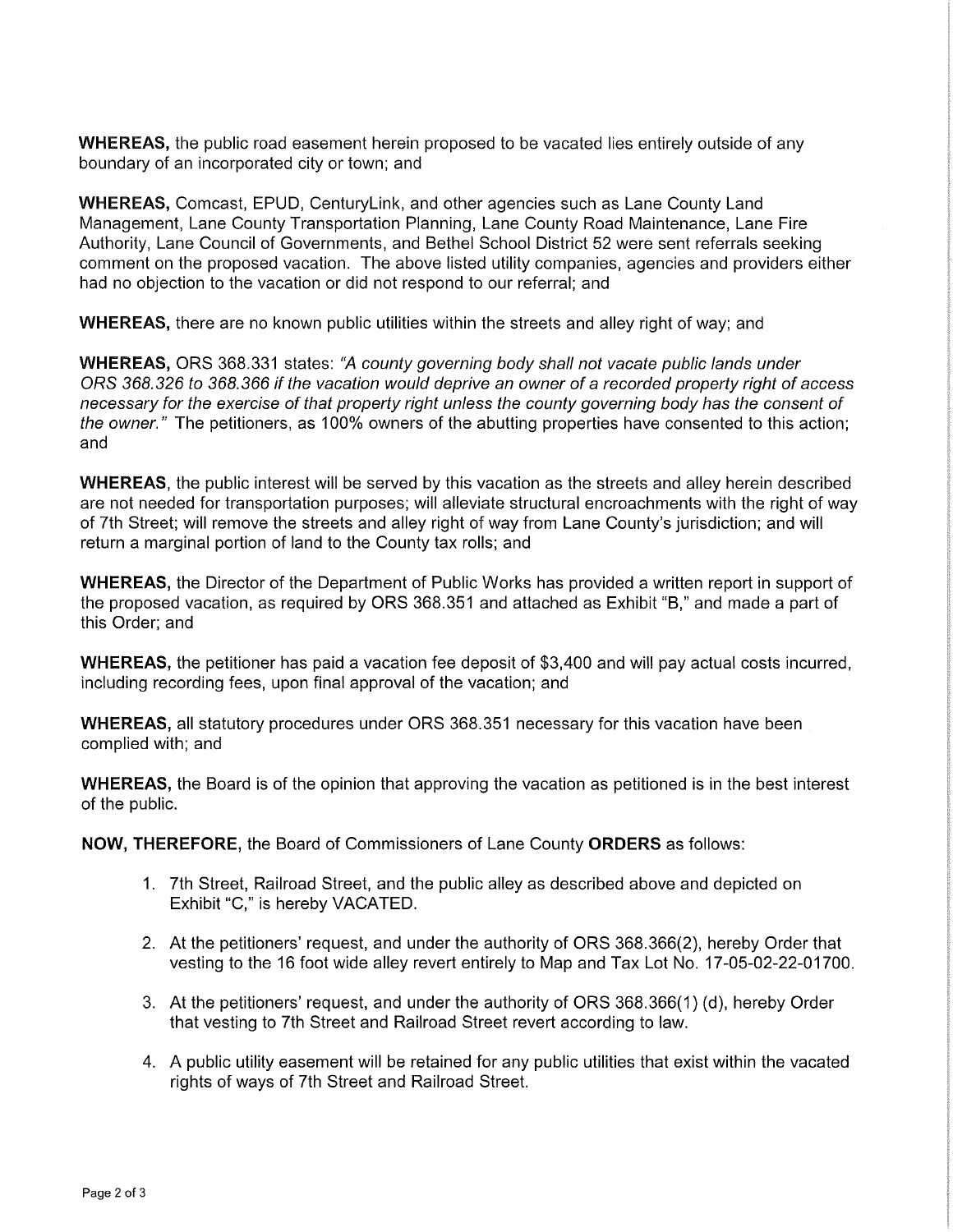5. This Order be filed with the Lane County Clerk and entered into the records of the Lane County Board of Commissioners Journal of Administration, after which copies are to be forwarded to the County Surveyor and County Assessor for appropriate action.

| <b>ADOPTED</b> this 24th day of May |  | በ22 |
|-------------------------------------|--|-----|
|                                     |  | -1  |

Pat<sup>Y</sup>Farr, Chair Lane County Board of Commissioners

APPROVED AS TO FORM Date \_\_\_\_\_\_\_ \_

LANE COUNTY OFFICE OF LEGAL COUNSEL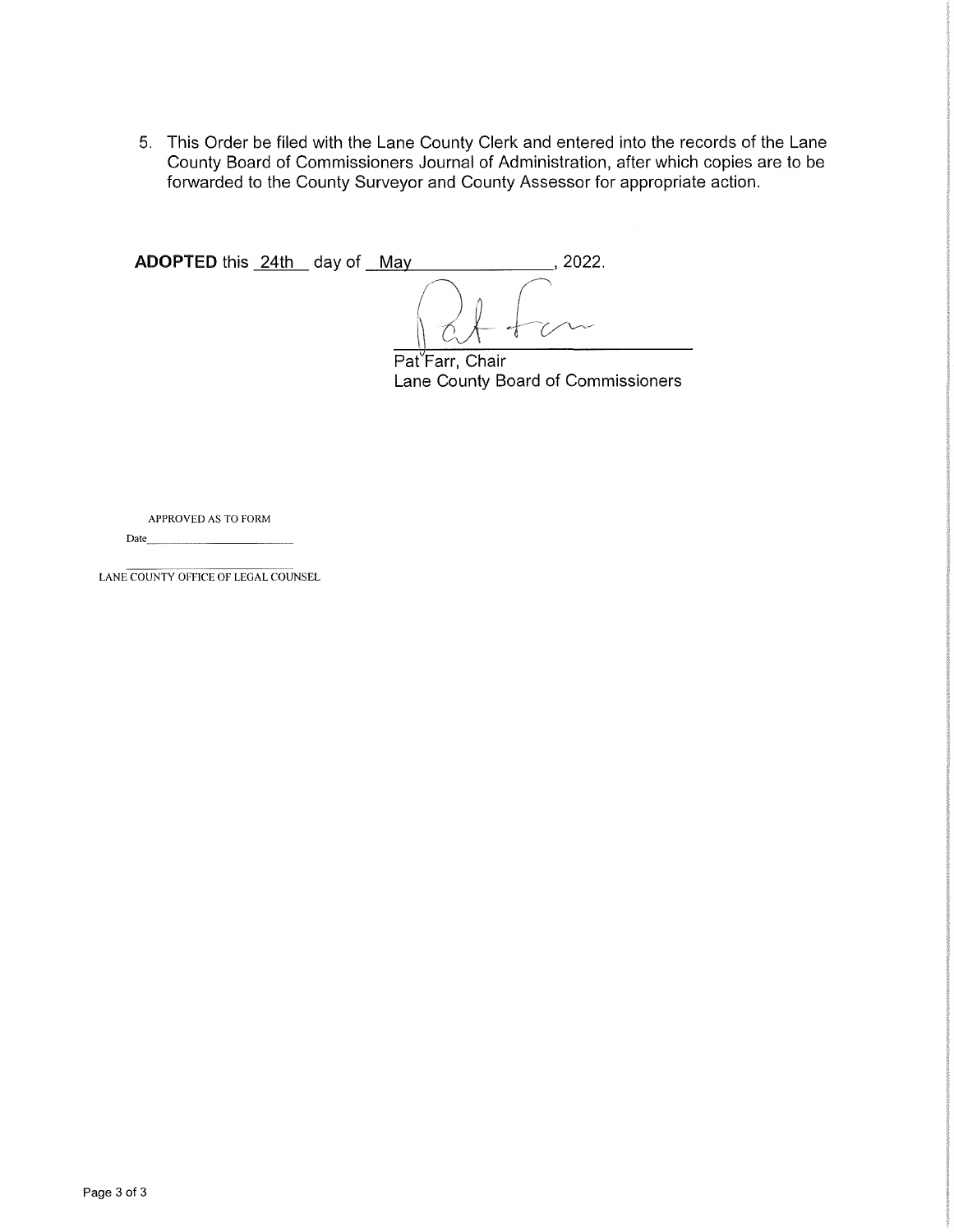Exhibit "A"

#### BEFORE THE BOARD OF COUNTY COMMISSIONERS OF LANE COUNTY, OREGON.

IN THE MATTER OF THE VACATION OF A PORTION OF 7TH STREET, RAILROAD STREET, AND A PUBLIC ALLEY LOCATED IN AND BETWEEN BLOCKS 44, AND 53, SECOND AMENDED PLAT OF FERN RIDGE, AS PLATTED AND RECORDED IN BOOK 6, PAGE 28, LANE COUNTY OREGON PLAT RECORDS, LANE COUNTY, OREGON. (17-05-02-22)

PETITION TO VACATE

 $\lambda$  $\lambda$  $\lambda$  $\lambda$  $\lambda$ 

Pursuant to the procedures set forth in ORS Chapter 368, we the undersigned Arthur E. Cunningham, Sandra Cunningham, and James H. Jacobson, as owners of the adjacent real property, hereby petition for the vacation of a portion of 7th Street and Railroad Street, located between Blocks 44 and 53 of Second Amended Plat of Fern Ridge, as platted and recorded in Book 6, Page 28, Lane County Oregon Plat Records, together with a 16 foot wide alley running north-south, said alley located adjacent to Lots 1 through 12 and 13 through 24, Block 44 of said Second Amended Plat of Fern Ridge, which area to be vacated is described as follows:

All that portion of a 60 foot wide right of way known as 7th Street and Railroad Street, said streets located between Blocks 44 and 53, Second Amended Plat of Fern Ridge, as platted and recorded in Book 6, Page 28, Lane County Oregon Plat Records, Lane County, Oregon, being more particularly described as follows: Beginning at the Southwest corner of Lot 13, Block 53 of said Second Amended Plat of Fern Ridge; thence in an easterly direction along the north margin of 7<sup>th</sup> Street and Railroad Street, 256 feet, more or less, to the Southeast Corner of that tract of land described on that certain warranty deed recorded on Instrument No. 2019-039710, Lane County Oregon Deeds and Records; thence in a southerly direction 60 feet, more or less, to the Northeast corner of that tract of land described as Parcel 4 on that certain warranty deed recorded on Instrument 2002-069688, Lane County Oregon Deeds and Records; thence in a westerly direction along the south margin of said 7th Street and Railroad Street, 256 feet, more or less, to the Northwest corner of Lot 24, Block 44 of said Second Amended Plat of Fern Ridge; thence in a northerly direction 60 feet, more or less to the Point of Beginning, all in Lane County, Oregon.

Also:

The 16-foot wide north-south alley located between Lots 1 through 12 and 13 through 24, Block 44, Second Amended Plat of Fern Ridge, as platted and recorded in Book 6, Page 28, Lane County Oregon Plat Records, Lane County, Oregon.

**WHEREAS,** the undersigning petitioners are the owners of 100% of all the real property adjacent to the above described area to be vacated; and

**WHEREAS,** the petitioners allege as follows:

- 1. Vacating 7th Street will eliminate structural encroachments that currently exist within the public right of way.
- 2. Vacating these public rights of ways will alleviate the County of its jurisdictional responsibilities for the areas that currently have no value for public use.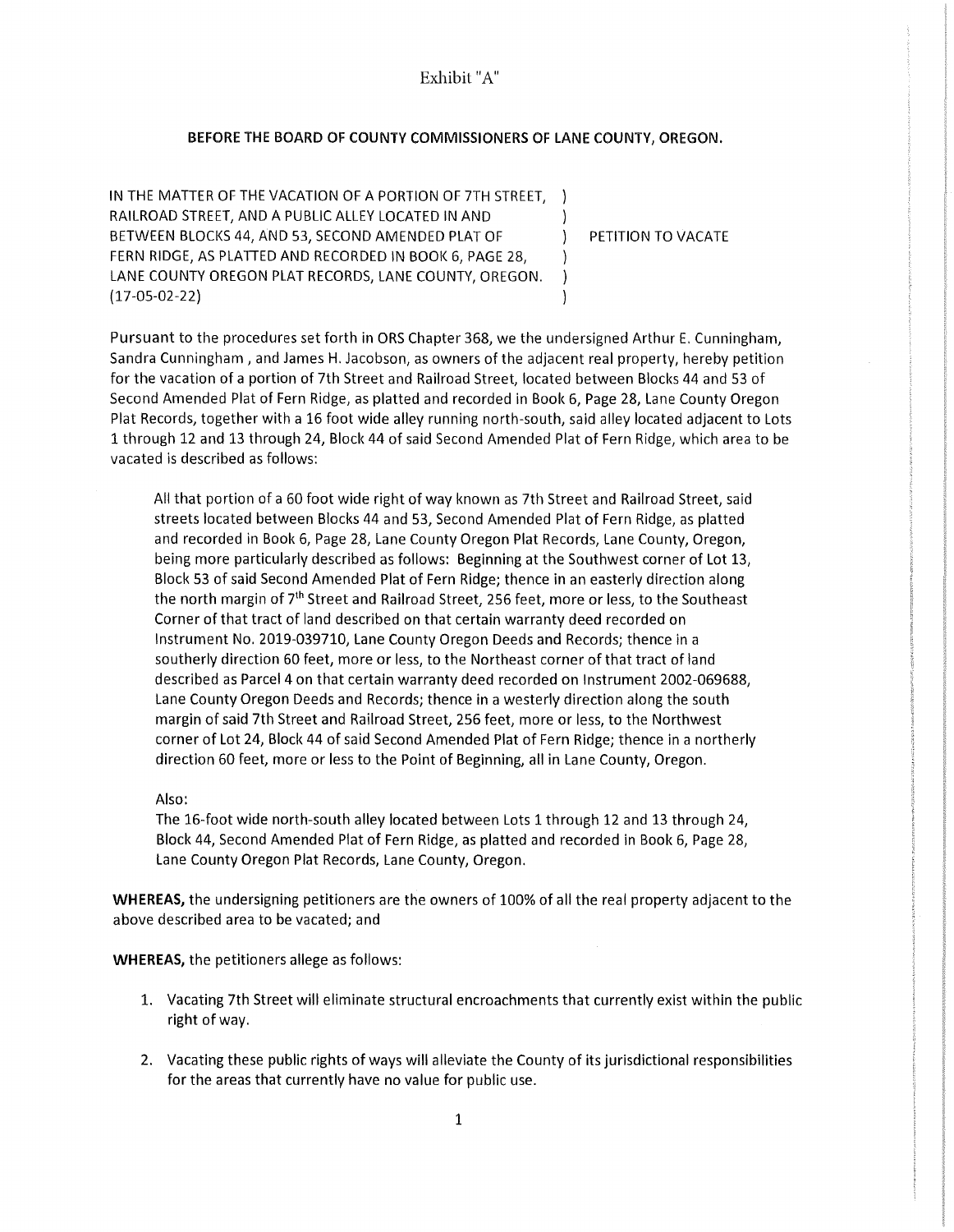3. There are no known public utilities or power lines located in the area proposed to be vacated. If public utilities are discovered, an easement will be retained or otherwise be provided for in conjunction with the vacation.

**WHEREAS,** no portion of the area to be vacated is located within the boundaries of an incorporated city or town; and

**WHEREAS,** public interest will be served by returning unused public right of way back to private ownership and taxable real property; and

**WHEREAS,** petitioners, separately and collectively, acknowledge that the filing fee is a deposit and an estimate of the vacation fee, and that we accept responsibility for full payment of fees associated with the processing of this vacation in accordance with Lane Manual 60.853, regardless of whether this vacation is approved or denied; and

**WHEREAS,** petitioners, separately and collectively, have no objection to Lane County proceeding under the authority of ORS Chapter 368.326, for vacation with or without a public hearing; and

**THEREFORE,** the petitioners request the Board of Commissioners of Lane County:

- 1. To set a date to consider the vacation of the above described portion of road, with or without a public hearing pursuant to ORS Chapter 368.
- 2. Upon review of this matter, to order the vacation of the above described roads and alleys.
- 3. Petitioners request that title to the 16 foot wide alley located **in** Block 44 vest entirely to Map and Tax Lot No. 17-05-02-22-01700, pursuant to ORS 368.366(2).
- 4. Petitioners collectively agree and request that title to 7th Street and Railroad Street, revert and vest in accordance with ORS 368.366(1)(d).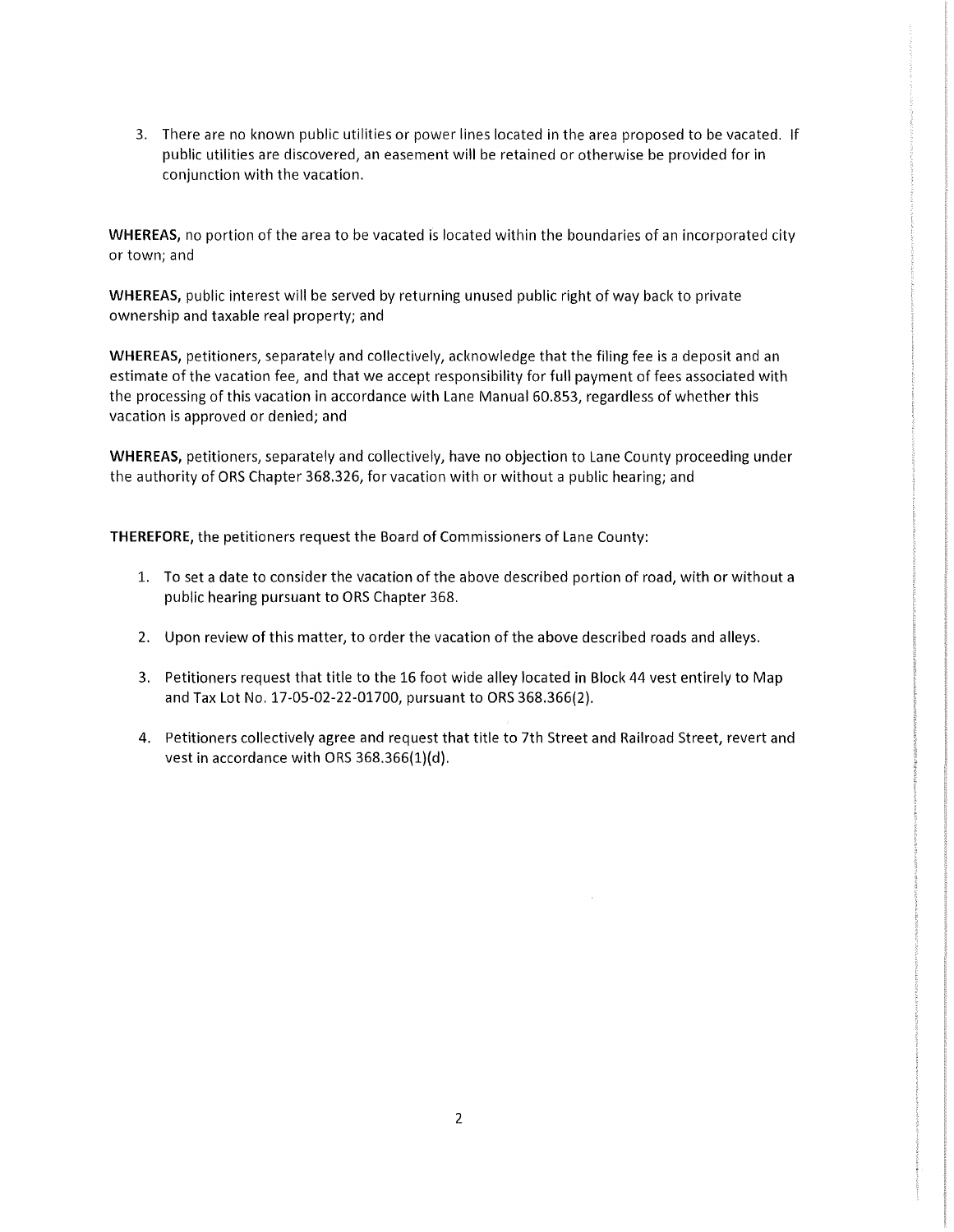PETITIONER SIGNATURES:

PETITIONER SIGNATURES:<br>
Arthur E. Cunningham<br>PO Box 30<br>
Alvadore OP 97409 PO Box 30 Alvadore, OR 97409 (17-05-02-22-00200, 17-05-02-22-01800)

State of Oregon) <sub>S</sub> County of Lane )

On  $10$  ,  $\nabla \epsilon$  , 2021, personally appeared the above named  $A$  thur  $\epsilon$  Cunningham and acknowledged the foregoing instrument to be a voluntary act before me:



 $Br- H-1$ 

Notary Public for Oregon My Commission Expires:  $7/16/2023$ 

Sandra Cypt

PO Box 30 Alvadore, OR 97409 (17-05-02-22-00200, 17-05-02-22-01800)

State of Oregon) <sub>£</sub> County of Lane )

On  $10,$  DEL, 2021, personally appeared the above named  $\frac{S_{\alpha}$  or a  $\alpha$  in  $\alpha$  m and a very and acknowledged the foregoing instrument to be a voluntary act before me:

Notary Public for Oregon My Commission Expires: 1/16/2023

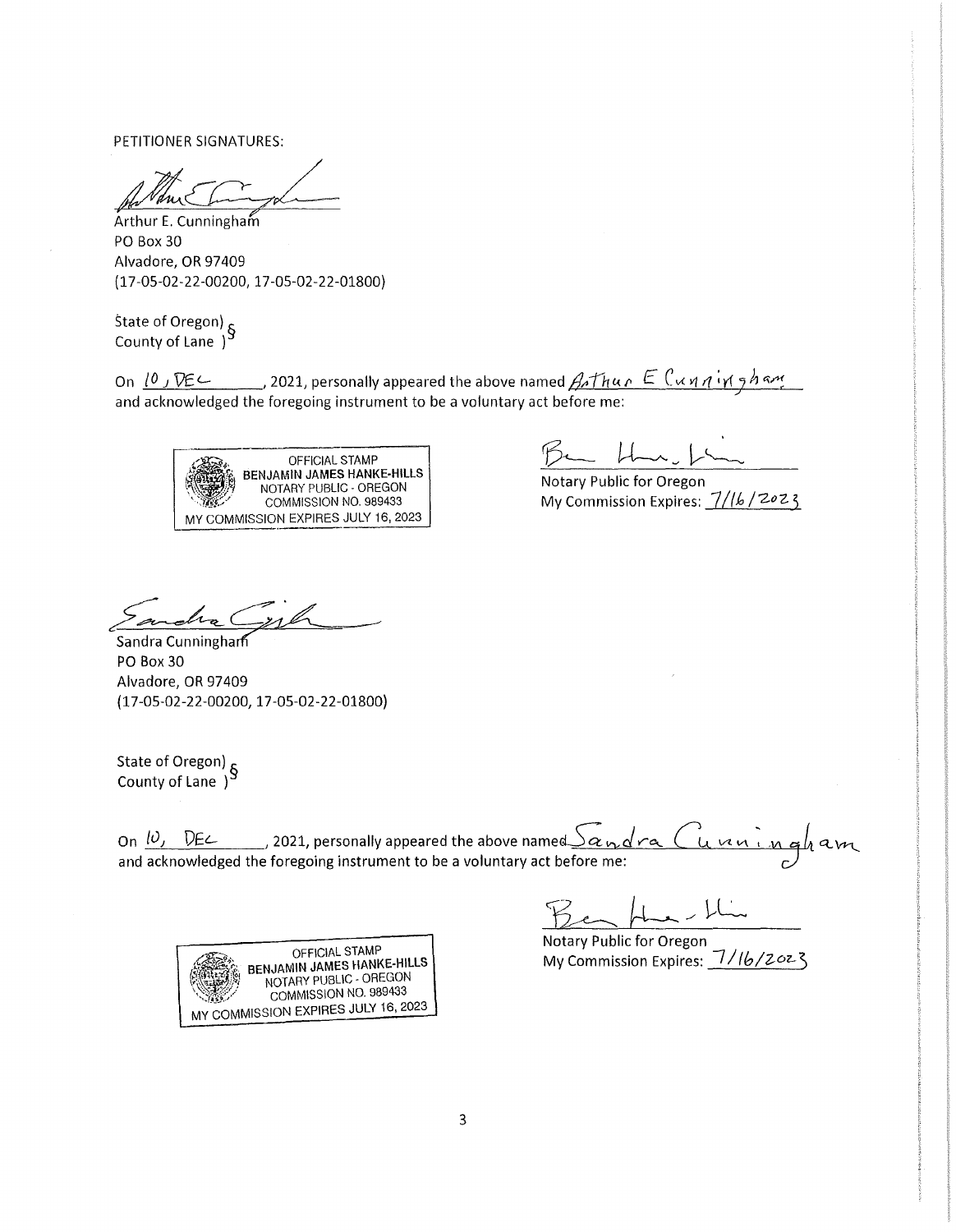oms 76 Jacobson

Jámes H. Jacobson ${\cal L}$  $\frac{1}{2}$  Box 59 Alvadore, OR 97409 (17-05-02-22-00300, 17-05-02-22-00300, 17-05-02-22-01700)

State of Oregon) <sub>S</sub> County of Lane )

On  $10$  *DEC* , 2021, personally appeared the above named James H. JacoB50N and acknowledged the foregoing instrument to be a voluntary act before me:

Notary Public for Oregon My Commission Expires: 2022

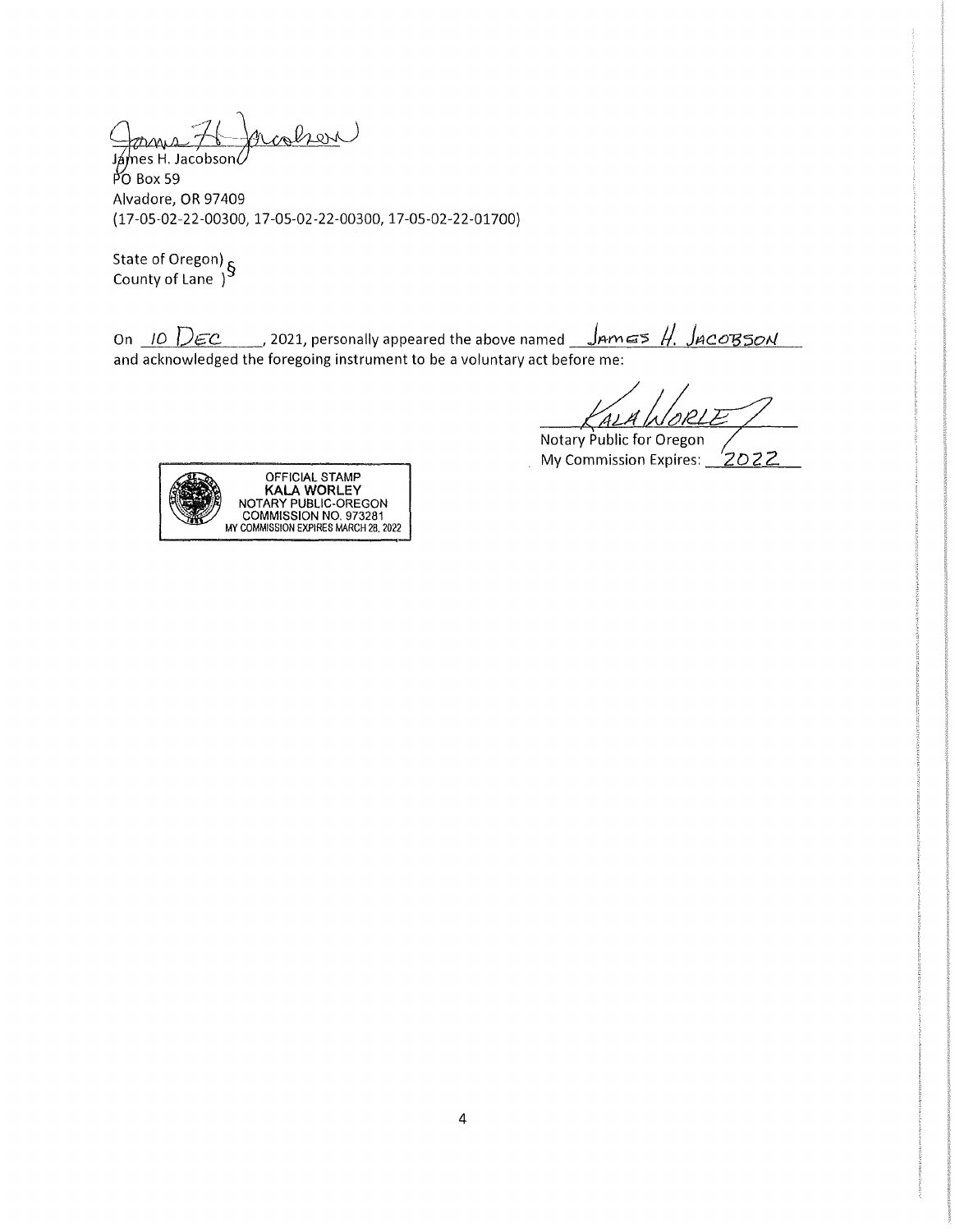### EXHIBIT "B"

# BEFORE THE BOARD OF COUNTY COMMISSIONERS OF LANE COUNTY, OREGON

### DIRECTOR'S REPORT

IN THE MATTER OF THE VACATION OF A PORTION OF ?TH STREET, RAILROAD STREET, AND A PUBLIC ALLEY LOCATED IN AND BETWEEN BLOCKS 44 AND 53, SECOND AMENDED PLAT OF FERN RIDGE, AS PLATTED AND RECORDED IN BOOK 6, PAGE 28, LANE COUNTY OREGON PLAT RECORDS, LANE COUNTY, OREGON, WITHOUT A PUBLIC HEARING. (17-05-02-22)

The Surveyor's Office of the Department of Public Works has received a valid petition signed by Arthur E. Cunningham, Sandra Cunningham, and James H. Jacobson, representing 100% ownership of the properties abutting the above named streets and alley herein proposed to be vacated, by the authority of ORS 368.351, a vacation without a public hearing.

7th Street, Railroad Street, and the unnamed public alley were dedicated for public use on the Second Amended Plat of Fern Ridge, platted and recorded in Book 6, Page 28, Lane County Plat Records in 1913. The streets and alley are located in the Alvadore area of Lane County and have never been used for public purposes.

7th Street and Railroad Street are both 60-feet wide and have a combined length of approximately 256 feet. Aerial imagery shows several structural encroachments within the right of way of 7th Street.

The 16-foot wide alley is located within Block 44 of said Second Amended Plat of Fern Ridge. The alley runs in a north-south direction and is approximately 300 feet in length. Additionally, the alley has never been used for public purposes.

The petitioners wish to vacate the streets and alley in order to alleviate the structural encroachments and return the easements back into private control and ownership. Surveyor's Office staff have determined there are no items of public interest that would necessitate keeping the road open to public travel such as access to recreational waterways, parks, or trails. There are no significant structures, such as bridges or railroad crossings along the streets and alley. There are no indications that public utilities exist within the streets and alley proposed to be vacated. Staff recommends that a public utility easement be retained for any public utilities that may exist in the vacated rights of way.

The streets and alley herein proposed to be vacated lie entirely outside of any boundary of an incorporated city or town.

ORS 368.331 states: "A county governing body shall not vacate public lands under ORS 368.326 to 368.366 if the vacation would deprive an owner of a recorded property right of access necessary for the exercise of that property right unless the county governing body has the consent of the owner." The petitioners, as 100% owners of the abutting properties have consented to this action.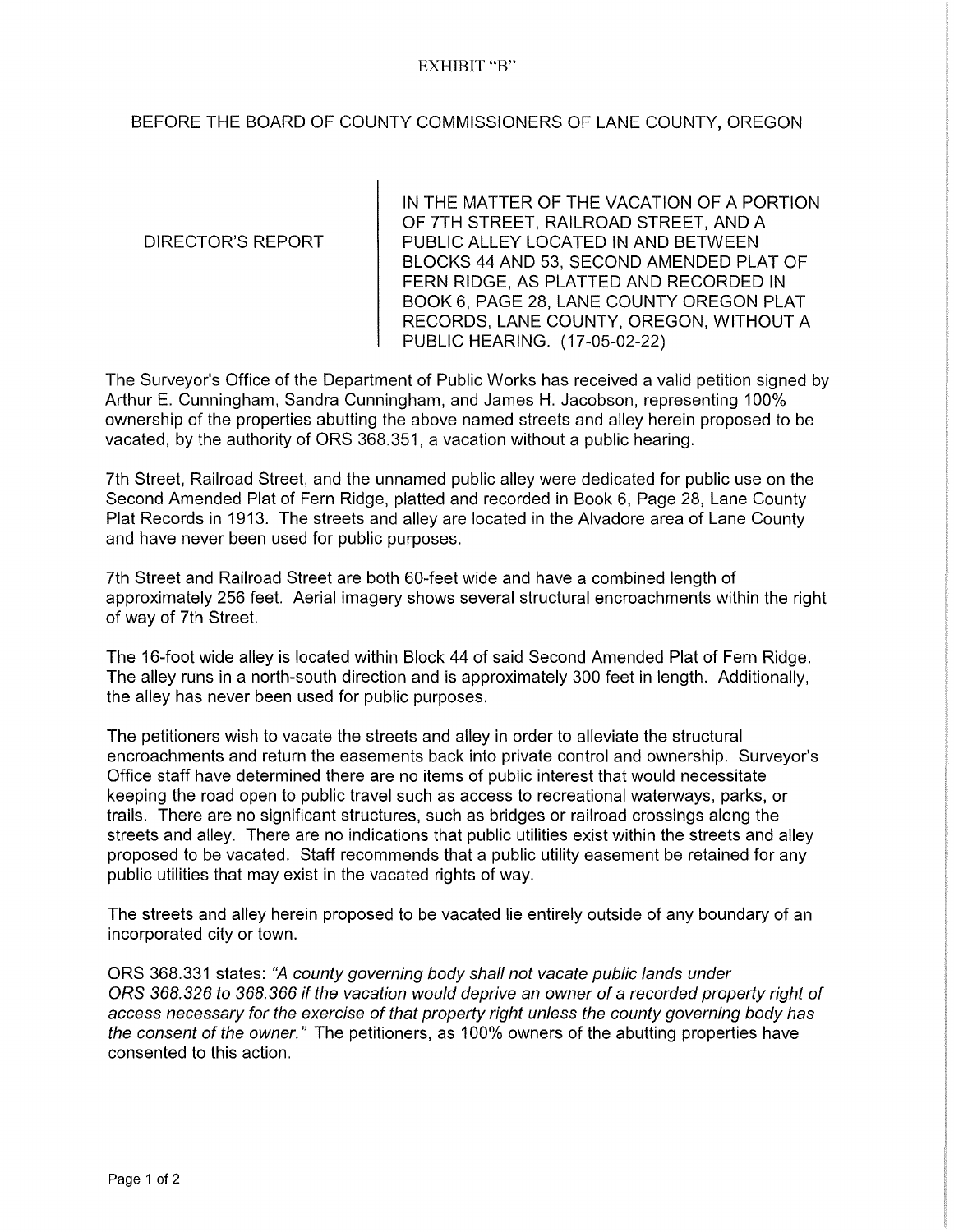Comcast, EPUD, and Centurylink were sent referrals seeking comment on this proposed vacation. The aforementioned utility companies did not respond to our referral.

The Surveyor's Office also notified various other agencies including Lane Fire Authority, Lane Council of Governments, and Bethel School District 52. None of the aforementioned agencies, districts, or providers responded to the Surveyor's Office referral.

Lane County Transportation Planning, Lane County Land Management, and Lane County Road Maintenance staff have all indicated they have no objection to this request.

In summary, it has been determined the streets and alley as described in the Order and depicted on Exhibit "C," are not needed by the Lane County Transportation System. It has also been concluded the vacation of these streets and alley is in the public's best interest, as vacating these streets and alley will return unused public right of way back to private ownership, adding a marginal portion of land to the County tax rolls; and have no adverse effects on transportation patterns or recreational activities in the area. It is further recommended the vacation be allowed without a public hearing.

**DATED** this \_\_\_\_\_\_\_\_ day of \_\_\_\_\_\_\_\_\_\_\_\_, 2022.

Dan Hurley, Director Department of Public Works